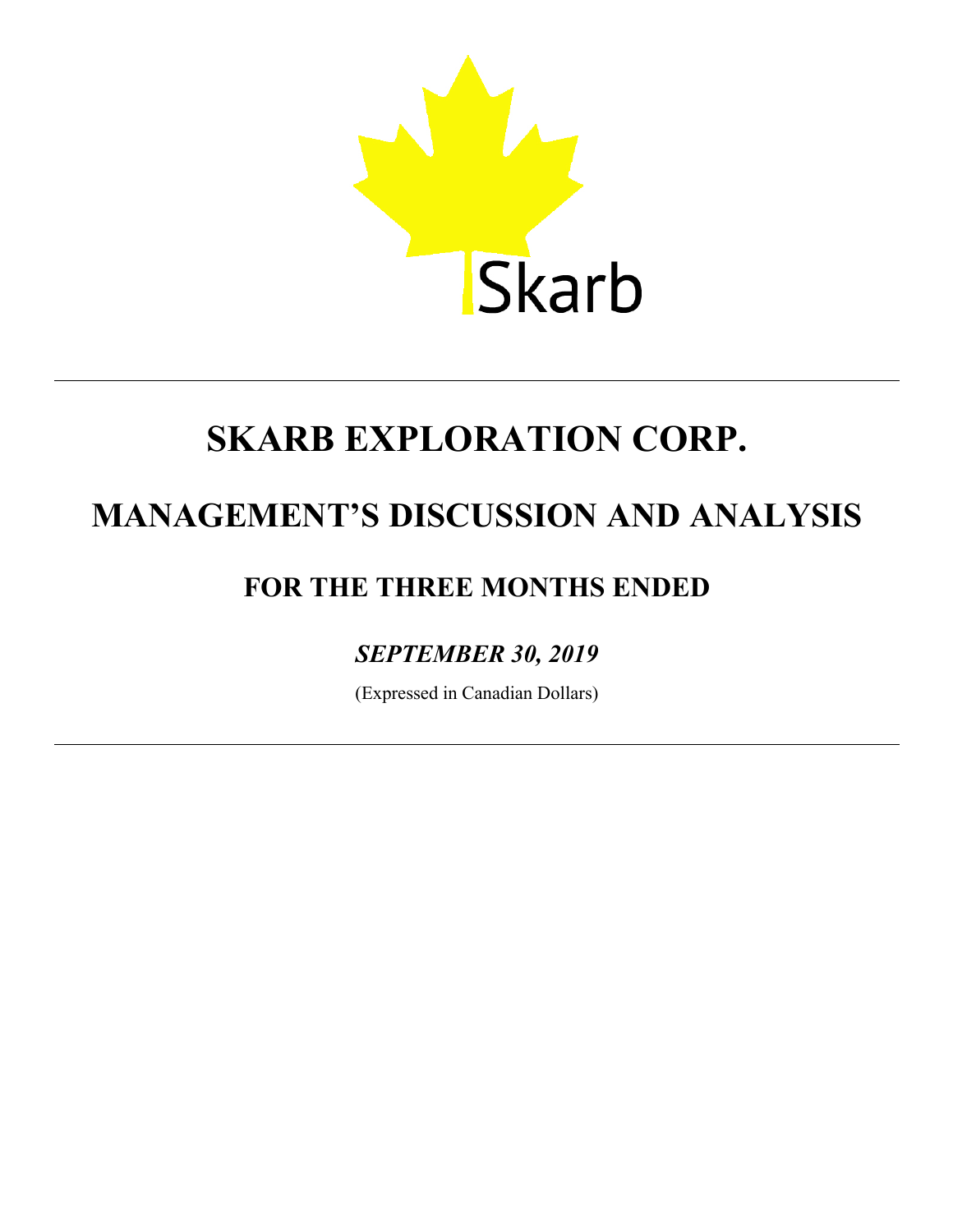# **INTRODUCTION**

The following is management's annual discussion and analysis ("**MD&A**"), prepared as of November 7, 2019. This MD&A should be read in conjunction with the Skarb Exploration Corp.'s (the "**Company**" or "**Skarb**") unaudited Financial Statements and the accompanying notes for the three months ended September 30, 2019 and September 30, 2018, as well as, the most recent audited financial statements filed on SEDAR. The Company's financial statements have been prepared in accordance with International Financial Reporting Standards ("**IFRS**"). All amounts are stated in Canadian dollars unless otherwise indicated.

This report includes certain statements that may be deemed "forward-looking statements" within the meaning of applicable securities legislation. All statements, other than statements of historical facts that address such matters as future events or developments that the Company expects, are forward looking statements and, as such, are subject to risks, uncertainties, assumptions and other factors of which are beyond the reasonable control of the Company. You can identify these statements by forward-looking words such as "expects", "does not expect", "plans", "anticipates", "does not anticipate", "believes", "intends", "estimated", "projects", "potential", "scheduled", forecast", "budget", and similar expressions, or that events or conditions "will", "would", "may", "could", "should" or "might" occur and similar words. Such statements give the Company's current expectations or forecasts of future events and are not guarantees of future performance and actual results or developments may differ materially from those expressed in, or implied by, this forward-looking information. With respect to forward-looking statements and information contained herein, we have made numerous assumptions including among other things anticipated costs and expenditures and the Company's ability to achieve its goals. Although management believes that the assumptions made, and the expectations represented by such statements or information are reasonable, there can be no assurance that a forward-looking statement or information herein will prove to be accurate. Forward-looking statements and information by their nature are based on assumptions and involve known and unknown risks, uncertainties and other factors which may cause our actual results, performance or achievements, or industry results, to be materially different from any future results, performance or achievements expressed or implied by such forward-looking statements or information. Factors that could cause actual results to differ materially from those in forward-looking statements include, for example, such matters as continued availability of capital and financing and general economic, market or business conditions. Although we have attempted to identify factors that would cause actual actions, events or results to differ materially from those disclosed in the forward-looking statements or information, there may be other factors that cause actual results, performances, achievements or events not to be anticipated, estimated or intended. Accordingly, readers should not place undue reliance on forward-looking statements or information. Any forwardlooking statements are expressly qualified in their entirety by this cautionary statement. The information contained herein is stated as of the current date and subject to change after that date and the Company does not undertake any obligation to update publicly or to revise any of the forward-looking statements, whether as a result of new information, future events or otherwise, except as may be required by applicable securities laws.

Additional information related to the Company is available for view on SEDAR at www.sedar.com.

# **Overview**

The Company's principal business activities include the acquisition and exploration of mineral property assets. On March 14, 2018, the Company entered into an option agreement to obtain the sole and exclusive right and option to acquire a 100% right, title and interest in the RDR Gold Property located in the Province of Quebec. The Company's common shares are listed on the Canadian Securities Exchange under the symbol "SKRB".

# **OVERALL PERFORMANCE**

Following incorporation on March 6, 2018, the Company capitalized itself through the issuance of securities on a private placement basis. The Company raised a net aggregate of \$498,150 through the issuance of its securities including the Special Warrants Private Placement and incurred approximately \$121,018 in expenditures with respect to the Property. The Company holds the sole and exclusive option to acquire a 100% right, title, and interest on the Property, an exploration stage property, and has not generated revenues to date. Management anticipates increased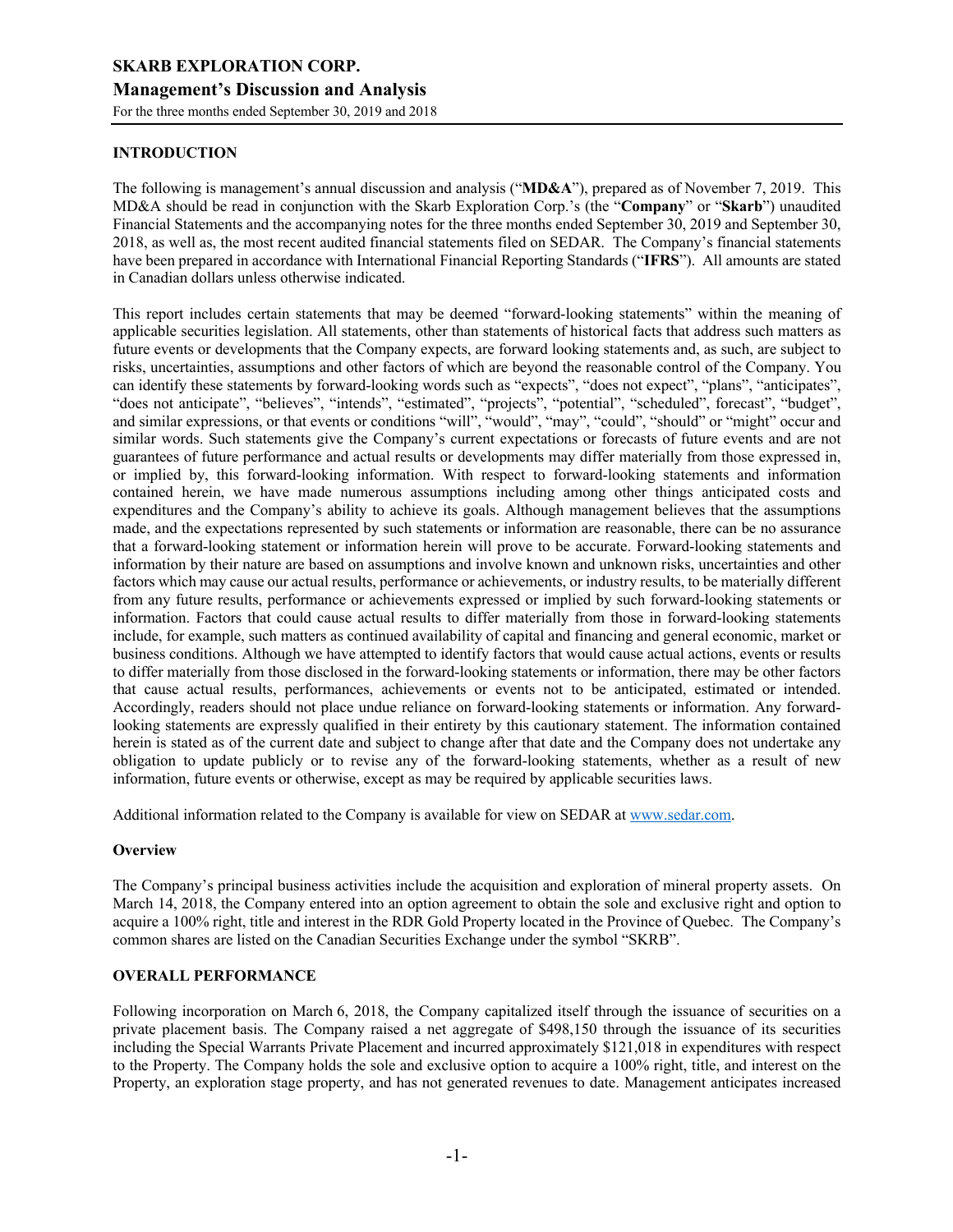# **Management's Discussion and Analysis**

For the three months ended September 30, 2019 and 2018

exploration costs as the Company carries out expenditures on the Property. Phase 1 of its field exploration program commenced in late July 2019.

On February 13, 2019, the Company was listed on the Canadian Securities Exchange ("**CSE**") under the symbol "SKRB".

As an exploration stage company, Skarb does not have revenues and is expected to generate operating losses. As at September 30, 2019, the Company had cash of \$192,630, an accumulated deficit of \$274,212 and working capital (defined as cash plus GST expected less accounts payable) of \$166,144.

#### **Industry and Economic Factors that May Affect the Company's Performance**

The exploration for and development of minerals involves significant risks, which even a combination of careful evaluation, experience and knowledge may not eliminate. Few properties which are explored are ultimately developed into producing mines. There can be no guarantee that the estimates of quantities and qualities of minerals disclosed will be economically recoverable. With all mining operations there is uncertainty and, therefore, risk associated with operating parameters and costs resulting from the scaling up of extraction methods tested in pilot conditions. Mineral exploration is speculative in nature and there can be no assurance that any minerals discovered will result in an increase in the Company's resource base.

In particular, the Company does not generate revenue, as a result, Skarb continues to be dependent on third party financing to continue exploration activities on the company's properties. Accordingly, the Company's future performance will be most affected by its access to financing, whether debt, equity or other means. Access to such financing, in turn, is affected by general economic conditions, exploration risks and the other factors described in the section entitled "risk factors" included below.

# **SELECTED FINANCIAL INFORMATION**

The following table sets out selected financial information for the Company for the fiscal three months ended September 30, 2019 and 2018. The selected financial information should only be read in conjunction with the Company's financial statements, including the notes thereto, for the same periods as well the most recent audited financial statements filed on SEDAR.

| Statements of Operations, Comprehensive Loss and Deficit Data, and Cash Flows |  |  |  |  |  |  |  |  |  |  |  |  |  |  |  |  |  |  |  |  |  |  |  |  |  |  |  |  |  |  |  |  |  |  |  |  |  |  |  |  |  |  |  |  |  |  |  |  |  |  |  |  |  |  |  |  |  |  |  |  |  |  |  |  |  |  |  |  |  |  |  |  |  |  |  |  |  |  |  |  |  |  |  |  |  |  |  |  |  |  |  |  |  |  |  |  |  |  |  |  |  |  |  |  |  |  |  |  |  |  |  |  |  |  |  |  |  |  |  |  |  |  |  |  |  |  |  |  |  |  |  |  |  |  |  |  |  |  |  |  |  |  |  |  |  |  |
|-------------------------------------------------------------------------------|--|--|--|--|--|--|--|--|--|--|--|--|--|--|--|--|--|--|--|--|--|--|--|--|--|--|--|--|--|--|--|--|--|--|--|--|--|--|--|--|--|--|--|--|--|--|--|--|--|--|--|--|--|--|--|--|--|--|--|--|--|--|--|--|--|--|--|--|--|--|--|--|--|--|--|--|--|--|--|--|--|--|--|--|--|--|--|--|--|--|--|--|--|--|--|--|--|--|--|--|--|--|--|--|--|--|--|--|--|--|--|--|--|--|--|--|--|--|--|--|--|--|--|--|--|--|--|--|--|--|--|--|--|--|--|--|--|--|--|--|--|--|--|--|--|--|
|-------------------------------------------------------------------------------|--|--|--|--|--|--|--|--|--|--|--|--|--|--|--|--|--|--|--|--|--|--|--|--|--|--|--|--|--|--|--|--|--|--|--|--|--|--|--|--|--|--|--|--|--|--|--|--|--|--|--|--|--|--|--|--|--|--|--|--|--|--|--|--|--|--|--|--|--|--|--|--|--|--|--|--|--|--|--|--|--|--|--|--|--|--|--|--|--|--|--|--|--|--|--|--|--|--|--|--|--|--|--|--|--|--|--|--|--|--|--|--|--|--|--|--|--|--|--|--|--|--|--|--|--|--|--|--|--|--|--|--|--|--|--|--|--|--|--|--|--|--|--|--|--|--|

|                                         | <b>September 30, 2019</b> | September 30, 2018 |
|-----------------------------------------|---------------------------|--------------------|
|                                         | $(\$)$                    | $(\$\)$            |
| Revenue                                 |                           |                    |
| Accounting and audit fees               | 3,134                     |                    |
| General and administrative              | 3,857                     | 420                |
| Transfer agent, filing and listing fees | 6,092                     | 18,017             |
| Stock based compensation                | 1,100                     | 577                |
| Professional fees                       | 2,500                     | 11,756             |
| <b>Total Expenses</b>                   | 16,683                    | 30,770             |
| Net loss for the period                 | (16,683)                  | (30,770)           |
| Loss per share (basic and diluted)      | (0.00)                    | (0.00)             |
| Net cash used in operating activities   | (5,931)                   | (18, 817)          |
| Change in cash                          | (22, 241)                 | 96,333             |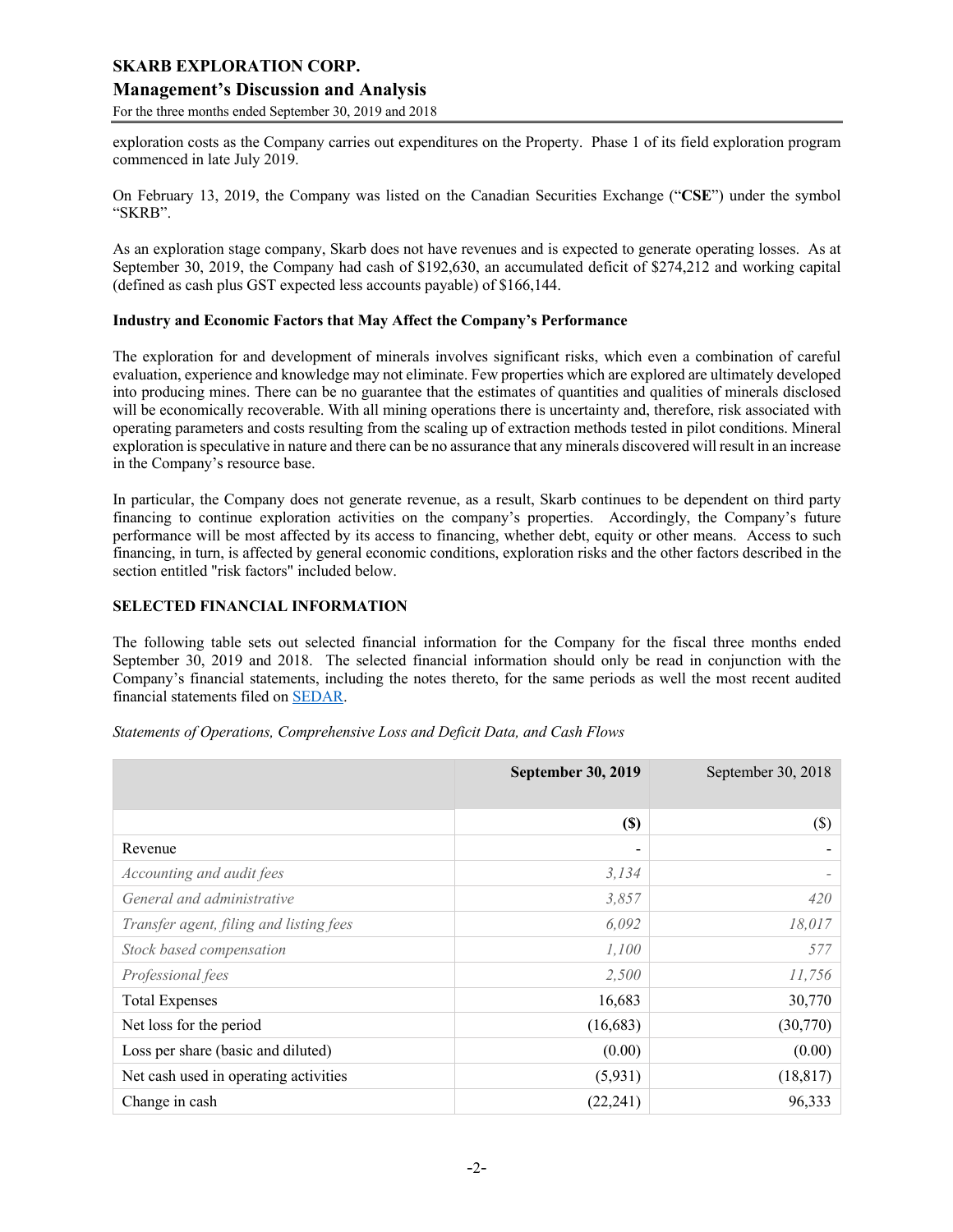# **Management's Discussion and Analysis**

For the three months ended September 30, 2019 and 2018

## *Balance Sheet Data*

|                                     | <b>September 30, 2019</b>  | June 30, 2019 |
|-------------------------------------|----------------------------|---------------|
|                                     | $\left( \mathbb{S}\right)$ | $(\$\)$       |
| <b>Current Assets</b>               | 198,827                    | 230,786       |
| Other Assets                        | 121,018                    | 104,708       |
| <b>Total Assets</b>                 | 319,845                    | 335,494       |
| <b>Current Liabilities</b>          | 56,263                     | 56,329        |
| Long Term Debt                      | -                          |               |
| Shareholders' Equity                | 263,582                    | 279,165       |
| <b>Total Liabilities and Equity</b> | 319,845                    | 335,494       |

As an exploration stage company, the Company has not generated revenue from its property interest and does not anticipate it will do so for the foreseeable future. The Company currently only owns the sole and exclusive option to acquire a 100% right, title and interest in and to a mineral property. Management anticipates that expenses related to mineral exploration and administration of the Company to materially increase. Such expenses will include increased exploration expenditures with respect to the Property and increased professional fees, and other costs associated with compliance with applicable securities laws. Phase 1 of the field exploration program was completed in August 2019.

# **RESULTS OF OPERATIONS**

*The following discussion addresses the operating results and financial condition of the Company for the three months ended September 30, 2019 compared to the period ended September 30, 2018. The MD&A should be read in conjunction with the Company's unaudited financial statements and the accompanying notes for the three months ended September 30, 2019.*

During the three months ended September 30, 2019, the Company generated no revenues and expenses of \$16,683 compared to no revenues and \$30,770 September 30, 2018.

# *Accounting and Audit Fees*

For the three months ended September 30, 2019, \$3,134 in fees were incurred due to quarterly accounting fees compared to \$Nil September 30, 2018.

# *General and Administrative*

The expenses incurred for the three months ended September 30, 2019 included D&O insurance, bank fees, meals and entertainment and miscellaneous office expenses totaling \$3,857. For the three months ended September 30, 2018, only \$420 was incurred for bank fees.

## *Transfer Agent, Listing and Filing Fees*

For the three months ended September 30, 2019, \$4,142 in fees were incurred due to monthly fees paid to the Canadian Securities Exchange ("CSE"). For the three months ended September 30, 2018, we incurred \$18,017 for listing expenses. We were listed on the CSE on February 13, 2019.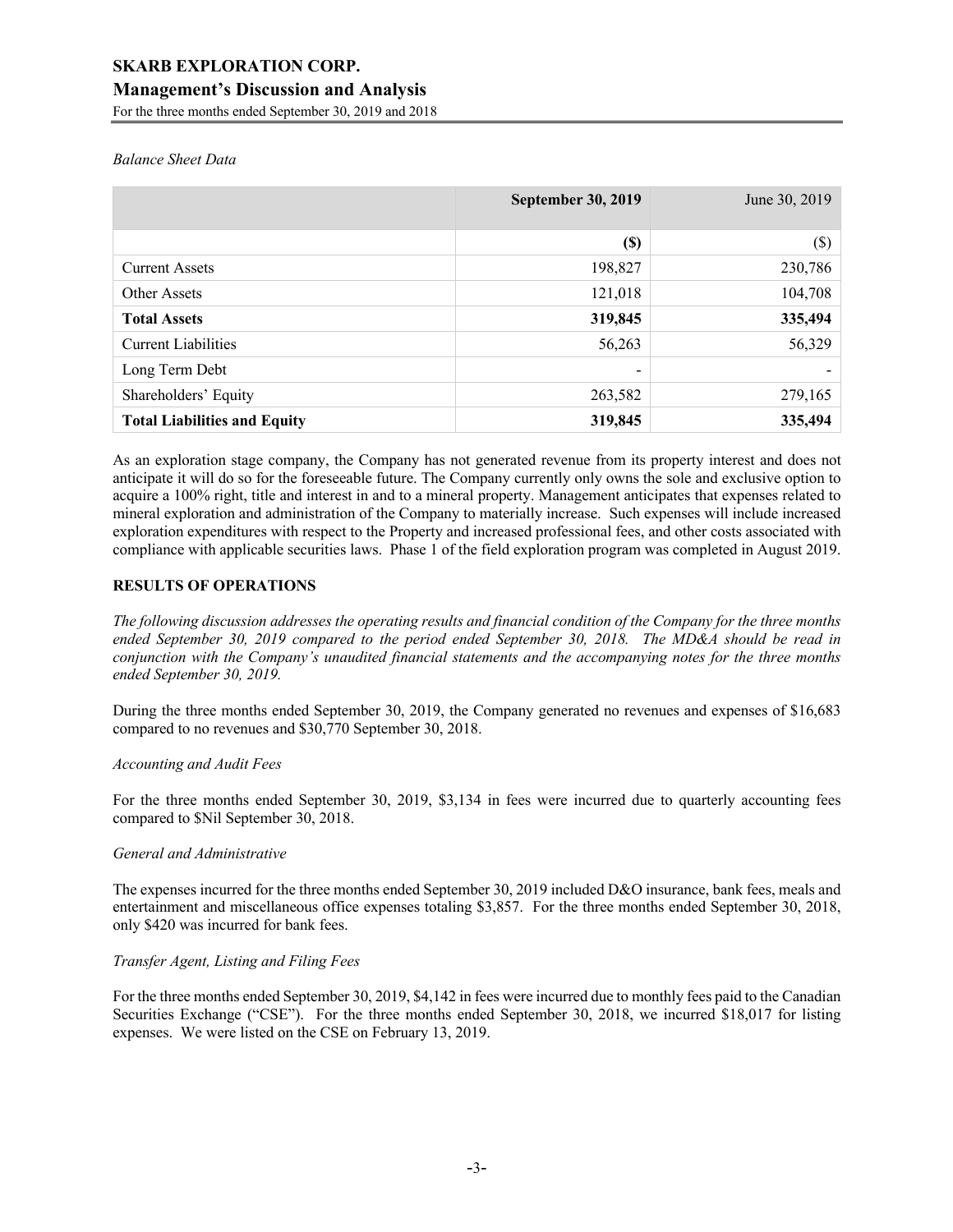# **Management's Discussion and Analysis**

For the three months ended September 30, 2019 and 2018

### *Stock Based Compensation*

The Company granted 175,000 stock options to a director and officer of the company in July 2018. The stock-based compensation incurred for the three months ended September 30, 2019 was \$1,100 compared to \$577 September 30, 2018.

# *Professional Fees*

For the three months ended September 30, 2019, \$2,500 in legal fees were incurred compared to \$11,756 September 30, 2018. The fees related to the AGM and listing on the CSE.

# **SUMMARY OF QUARTERLY RESULTS**

The following information is derived from the Company's interim financial statements prepared in accordance with IFRS applicable to interim financial reporting including IAS 34. The information below should be read in conjunction with the Company's interim financial statements for each of the past four quarters.

Consistent with the preparation and presentation of the Annual Financial Statements, these unaudited quarterly results are presented in Canadian dollars.

|                                       | September<br>30, 2019    | June<br>30,2019 | March<br>31,2019 | December<br>31,2018 | September<br>30, 2018 | From March<br>6, 2018<br>(Date of<br>Incorporation)<br>To June 30,<br>2018 |
|---------------------------------------|--------------------------|-----------------|------------------|---------------------|-----------------------|----------------------------------------------------------------------------|
|                                       |                          |                 |                  |                     | $(\$)$                | $(\$)$                                                                     |
| Revenue                               | $\overline{\phantom{a}}$ | -               |                  |                     | -                     |                                                                            |
| Net loss for the period               | (16,683)                 | (48, 863)       | (101, 829)       | (25,119)            | (30,770)              | (53,256)                                                                   |
| Loss per share (basic<br>and diluted) | (0.00)                   | (0.00)          | (0.01)           | (0.00)              | (0.00)                | (0.00)                                                                     |

Skarb does not derive any revenue from its operations. Its primary focus is the acquisition, exploration and evaluation of mineral properties. As a result, the loss per period has fluctuated depending on the Company's activity level. Therefore, quarterly periods are not comparable.

# **LIQUIDITY**

As at September 30, 2019, the Company has working capital of \$166,144 including cash of \$192,630 and current liabilities of \$56,263.

On July 9, 2018, the Corporation implemented a share option plan. Concurrently with the plan adoption, the Corporation granted a total of 175,000 options to acquire Common Shares to its Chief Financial Officer and director, and to its director and Chair of Audit Committee. The options granted have an exercise price of \$0.10 and expire 10 years from the grant date and vest annually in four equal tranches starting on the first anniversary from the grant date.

On July 30, 2018, the Company issued 1,401,500 Special Warrants pursuant to a private placement at \$0.10 per Special Warrant for proceeds of \$140,150. Each Special warrant entitled the holder to acquire one Common Share of the Company. The Special Warrants automatically converted to Common Shares on December 1, 2018 with no additional cash received by the Company.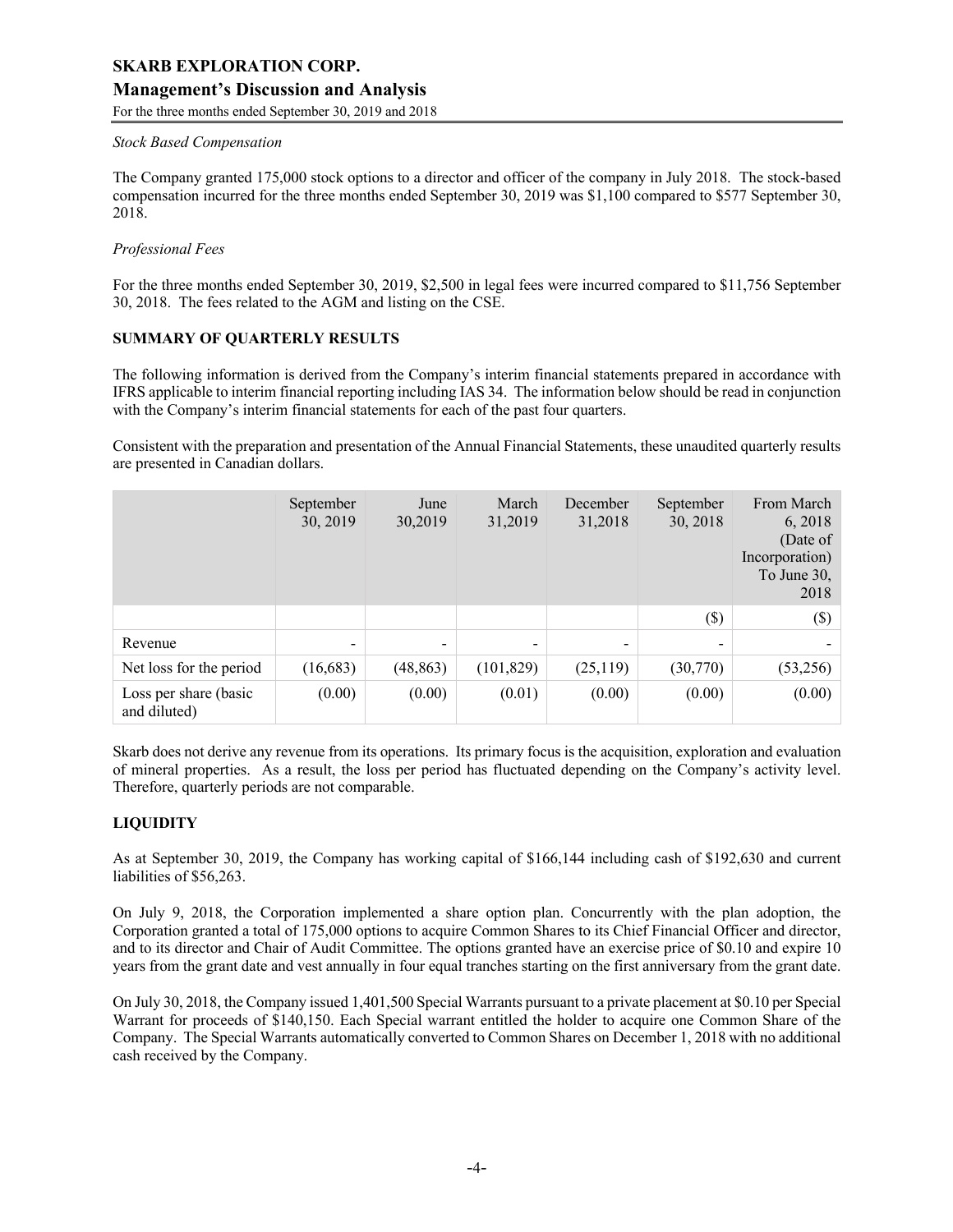# **Management's Discussion and Analysis**

For the three months ended September 30, 2019 and 2018

On February 13, 2019, 1,367,500 of the original founding escrowed shares were released making them freely tradeable but does not change the shares count of shares issued. On February 20, 2019, 300,000 shares were issued to the RDR property owner as per the option agreement.

As the Company will not generate funds from operations for the foreseeable future, the Company is primarily reliant upon the sale of equity securities in order to fund operations. Since inception, the Company has funded limited operations through the issuance of equity securities on a private placement basis. This has permitted the Company to carry out limited exploration on its Property and address preliminary costs associated with the Offering. The Company anticipates that its total of working capital will be sufficient to satisfy the Company's cash requirements during the next 6-month period.

# **CAPITAL RESOURCES**

The Company cannot offer any assurance that expenses will not exceed management's expectations. The Company will require additional funds and will be dependent upon its ability to secure equity and/or debt financing, the availability of which cannot be assured.

Although the Company currently has limited capital resources, management currently believes that, the Company will not have to rely upon the sale of its equity and/or debt securities for cash required to fund operations for the next 9 month period. The Company is required to incur limited exploration expenditures on or prior to the one-year anniversary of its listing in order to keep its claims in good standing.

# **OFF-BALANCE SHEET ARRANGEMENTS**

The Company does not have any off-balance sheet arrangements.

# **TRANSACTIONS WITH RELATED PARTIES**

The following amounts due to related parties are included in trade payables and accrued liabilities and have arisen from the unpaid portion of certain fees disclosed below as well as amounts owing for expense reimbursements. These amounts are unsecured, non-interest bearing and have no fixed terms of repayment.

|                                       | <b>September 30, 2019</b> |
|---------------------------------------|---------------------------|
| Directors and officers of the Company | \$0                       |

The Company has issued 175,000 Options to directors and officers of the Company pursuant to the Option Plan. The Company has not entered into any transactions for services or contributions with Directors of the Company that are not charged to the Company.

# **PROPOSED TRANSACTIONS**

The Company does not have any proposed transactions as of the date of the MD&A.

# **CRITICAL ACCOUNTING ESTIMATES**

The preparation of the financial statements requires management to make judgments, estimates and assumptions that affect the reported amounts of assets, liabilities and contingent liabilities at the date of the financial statements and the reported amounts of revenues and expenses during the reporting period. Estimates and assumptions are continuously evaluated and are based on management's experience and other factors, including expectations of future events that are believed to be reasonable in the circumstances. Uncertainty about these judgments, estimates and assumptions could result in a material adjustment to the carrying amount of the asset or liability affected in future periods.

Information about significant areas of estimation uncertainty considered by management in preparing the Annual Financial Statements is as follows: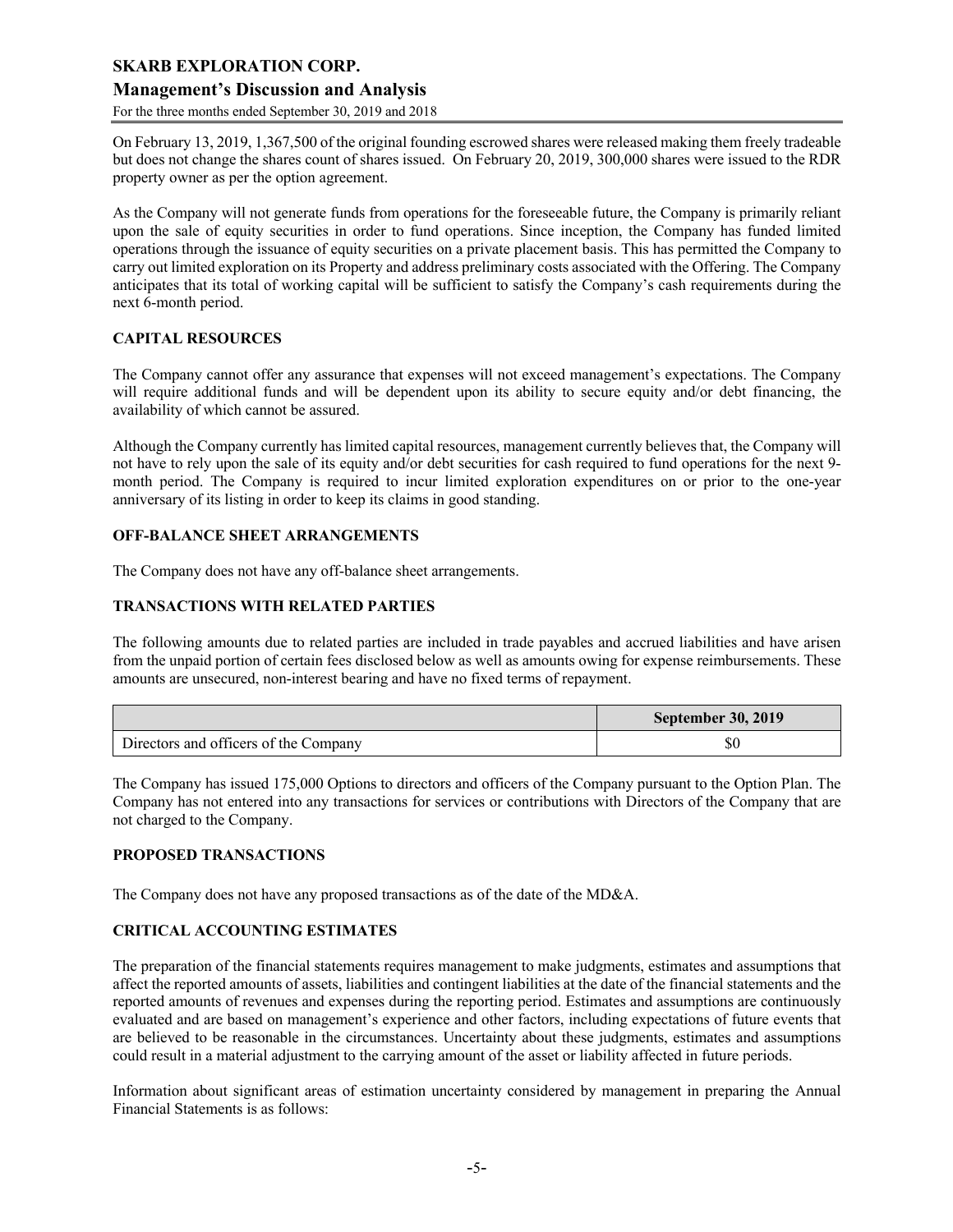#### *Impairment*

At the end of each financial reporting period the carrying amounts of the Company's non-financial assets are reviewed to determine whether there is any indication that those assets have suffered an impairment loss or reversal of previous impairment. Where such an indication exists, the recoverable amount of the asset is estimated in order to determine the extent of the impairment, if any. With respect to exploration and evaluation assets, the Company is required to make estimates and judgments about the future events and circumstances and whether the carrying amount of intangible exploration assets exceeds its recoverable amount. Recoverability depends on various factors, including the discovery of economically recoverable reserves, the ability of the Company to obtain the necessary financing to complete development and upon future profitable production or proceeds from the disposition of the exploration and evaluation assets themselves. Additionally, there are numerous geological, economic, environmental and regulatory factors and uncertainties that could impact management's assessment as to the overall viability of its properties or its ability to generate future cash flows necessary to cover or exceed the carrying value of the Company's exploration and evaluation assets.

### *Share-based payments*

The Company uses the Black-Scholes option pricing model to determine the fair value of options in order to calculate share-based payment expenses. The Black-Scholes model involves six key inputs to determine fair value of an option: risk-free interest rate, exercise price, market price at date of issue, expected dividend yield, expected life, and expected volatility. Certain of the inputs are estimates that involve considerable judgment and are, or could be, affected by significant factors that are out of the Company's control. The Company is also required to estimate the future forfeiture rate of options based on historical information in its calculation of share-based payment expenses.

# **CHANGES IN ACCOUNTING POLICIES INCLUDING INITIAL ADOPTION**

#### *Standards, Amendments, and Interpretations Not Yet in Effect*

The International Accounting Standards Board has issued new and amended standards and interpretations which have not yet been adopted by the Company. The Company has not yet begun the process of assessing the impact that the new and amended standards and interpretations will have on its financial statements or whether to early adopt any of the new requirements.

The following is a brief summary of the new and amended standards and interpretations:

#### *Accounting Estimates and Assumptions*

The Company makes estimates and assumptions about the future that affect the reported amounts of assets and liabilities. Estimates and judgments are continually evaluated based on historical experience and other factors, including expectations of future events that are believed to be reasonable under the circumstances. In the future, actual experience may differ from these estimates and assumptions. The effect of a change in an accounting estimate is recognized prospectively by including it in comprehensive income or loss in the period of the change, if the change affects that period only, or in the period of the change and future periods, if the change affects both.

A detailed summary of all of the Company's accounting estimates and assumptions is included in audited financial statements ended June 30, 2019 filed on SEDAR.

#### **FINANCIAL INSTRUMENTS**

The Company's financial instruments consist of cash, GST receivable, accounts payable and accrued liabilities.

The fair values of the Company's financial instruments approximate their carrying value, due to their short-term maturities or liquidity. The Company's cash and amounts receivable are initially recorded at fair value and subsequently at amortized cost with accrued interest recorded in accounts receivable.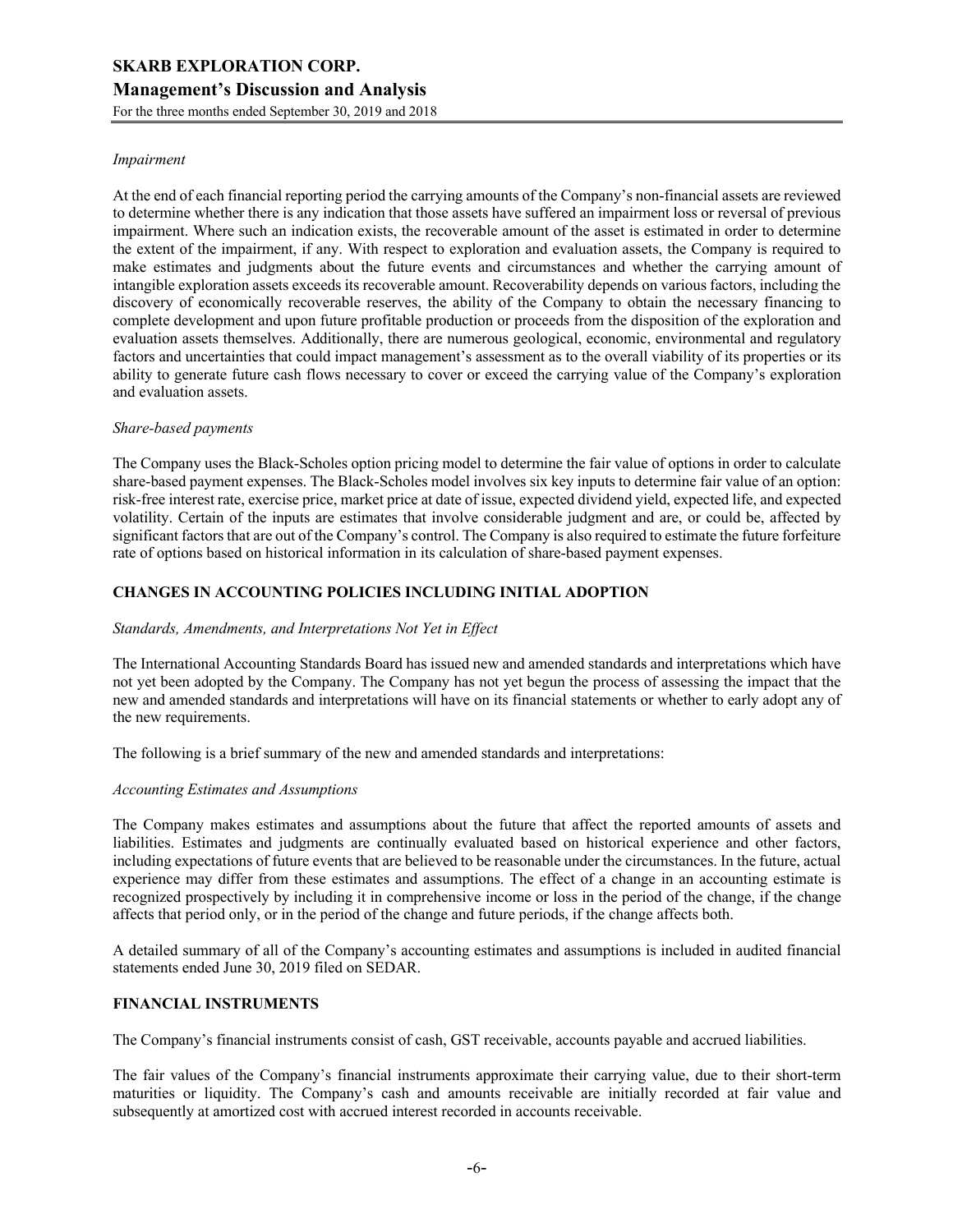# **SKARB EXPLORATION CORP. Management's Discussion and Analysis**

For the three months ended September 30, 2019 and 2018

#### **Financial instrument risk exposure**

As at September 30, 2019, the Company's financial instrument risk exposure and impact thereof on the Company's financial instruments is summarized below:

## *Credit Risk*

Credit risk is the risk that one party to a financial instrument will fail to discharge an obligation and cause the other party to incur a financial loss. As at September 30, 2019, the Company has cash on deposit with a large Canadian bank. Credit risk is concentrated as a significant amount of the Company's cash and cash equivalents is held at one financial institution. Management believes the risk of loss to be remote. The Company's amounts receivable consists of input tax credits receivable from the Government of Canada. Accordingly, the Company does not believe it is subject to significant credit risk.

#### *Liquidity Risk*

Liquidity risk is the risk that an entity will encounter difficulty in raising funds to meet its obligations under financial instruments. The Company manages liquidity risk by maintaining sufficient cash balances. Liquidity requirements are managed based on expected cash flows to ensure that there is sufficient capital to meet short-term obligations. As at September 30, 2019, the Company had a working capital balance of \$166,298, including cash of \$192,630.

#### *Market Risk*

Market risk is the risk of loss that may arise from changes in market factors such as interest rates, foreign exchange rates and commodity and equity prices.

a) Interest Rate Risk

Interest rate risk is the risk that the future cash flows from a financial instrument will fluctuate due to changes in market interest rates. The Company holds its cash in bank accounts that earn variable interest rates. Due to the short-term nature of these financial instruments, fluctuations in market rates do not have a significant impact on the estimated fair value of the Company's cash and cash equivalent balances as of September 30, 2019.

b) Foreign Currency Risk

The functional currency of the Company is in Canadian Dollars, therefore, it is not exposed to significant foreign currency risk.

c) Price Risk

The Company is exposed to price risk with respect to commodity and equity prices. Equity price risk is defined as the potential adverse impact of movements in individual equity prices or general movements in the level of the stock market on the Company's financial performance. Commodity price risk is defined as the potential adverse impact of commodity price movements and volatilities on financial performance and economic value. Future declines in commodity prices may impact the valuation of long-lived assets. The Company closely monitors the commodity prices of uranium, individual equity movements, and the stock market.